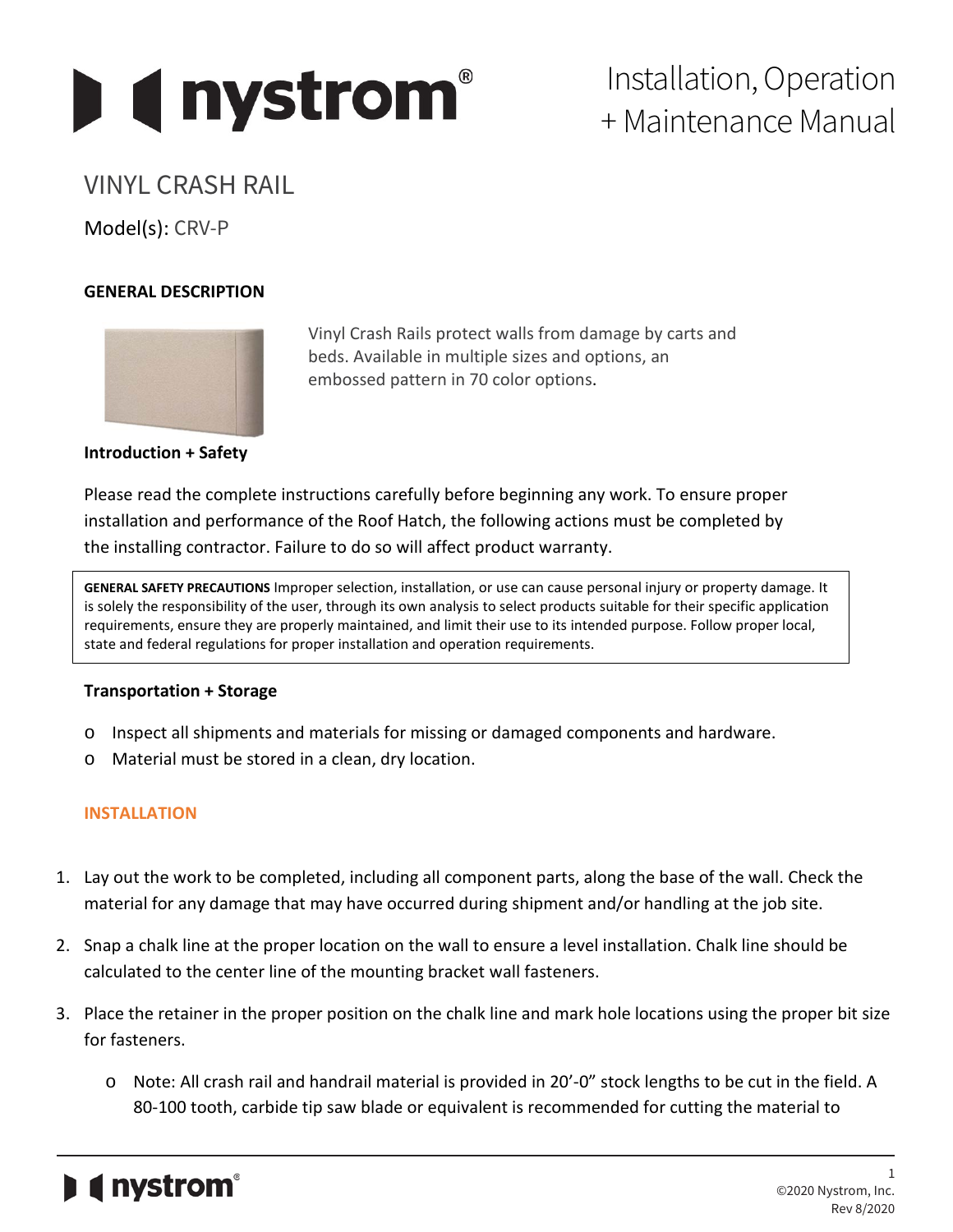minimize chipping. The aluminum retainer has been supplied in stock lengths, it will be necessary for it to be field cut. Determine the allowances necessary for door jambs, corner conditions, etc. Cut retainer to proper length. Drill proper size holes at center of retainer 3" in from each end and all intermediate locations not to exceed 32" O.C.

- 4. Attach connector plates to ends of retainer using 1" pan head screws.
- 5. Attach ends and corners with washer and machine nuts as required.
- 6. Attach splice joints with #10 x 1-1/2" machine screws, washers, and nuts.
- 7. Mount assembly to wall using proper fasteners (not included). Tighten securely.
	- o Note: Prior to installation of the cover, make sure that all fasteners are secure and properly seated.
- 8. Hold the cover at an angle and place the top of the cover behind the top of the retainer. Make sure that the cover is placed in the proper position and snap-fit the cover onto the aluminum retainer by placing hands downward and applying pressure with the heel of each hand to force the cover onto the retainer. Continue along until the complete length of the cover is securely installed.



( nystrom<sup>®</sup>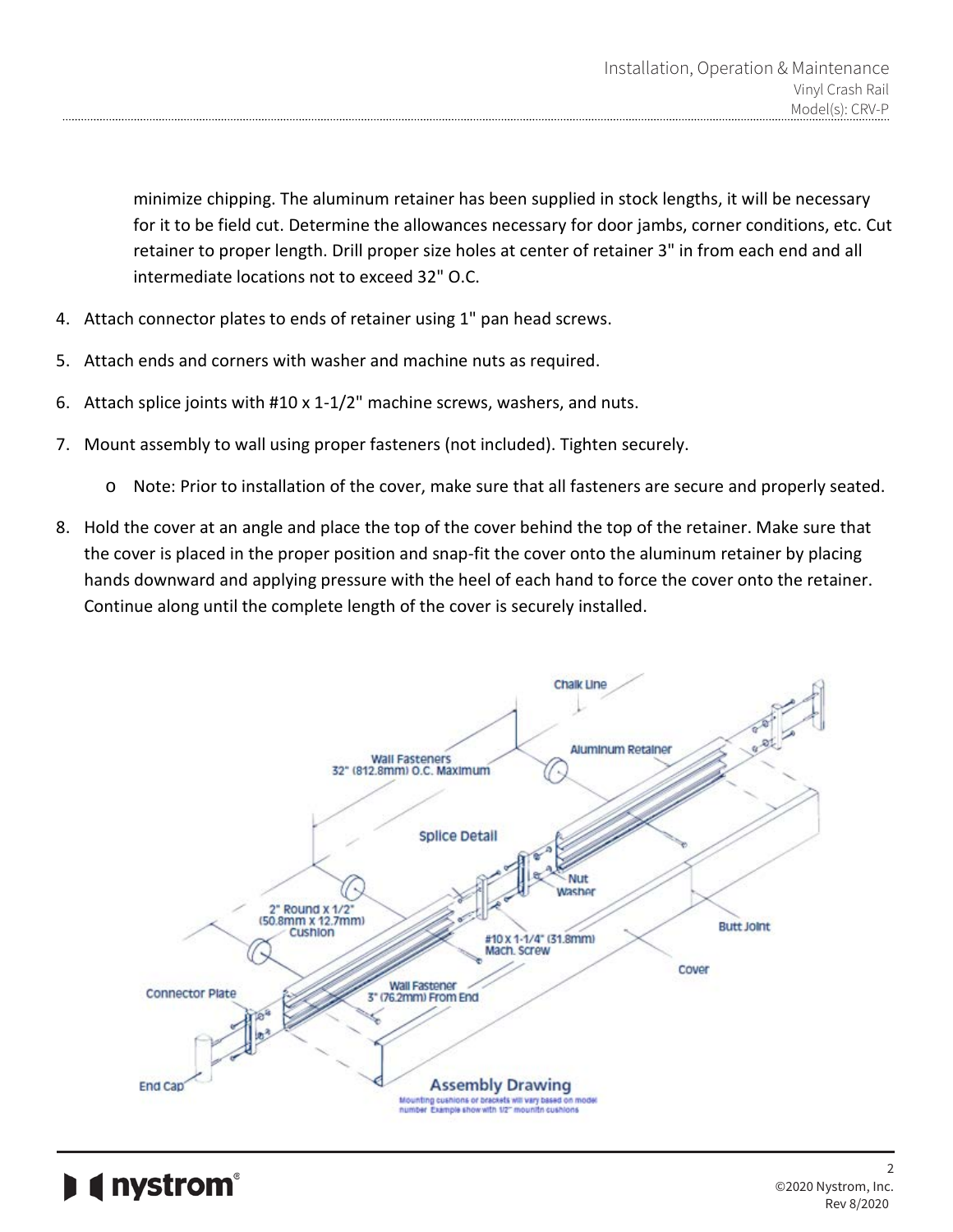Installation Dimensions for CRVS4C, CRVS4C-C125 (1/8" mounting cushion), CRVS4C-C05 (1/2" mounting cushion), CRVE4C-B15 (1 1/2" mounting bracket) and CRVE4C-B2 (2" mounting bracket).